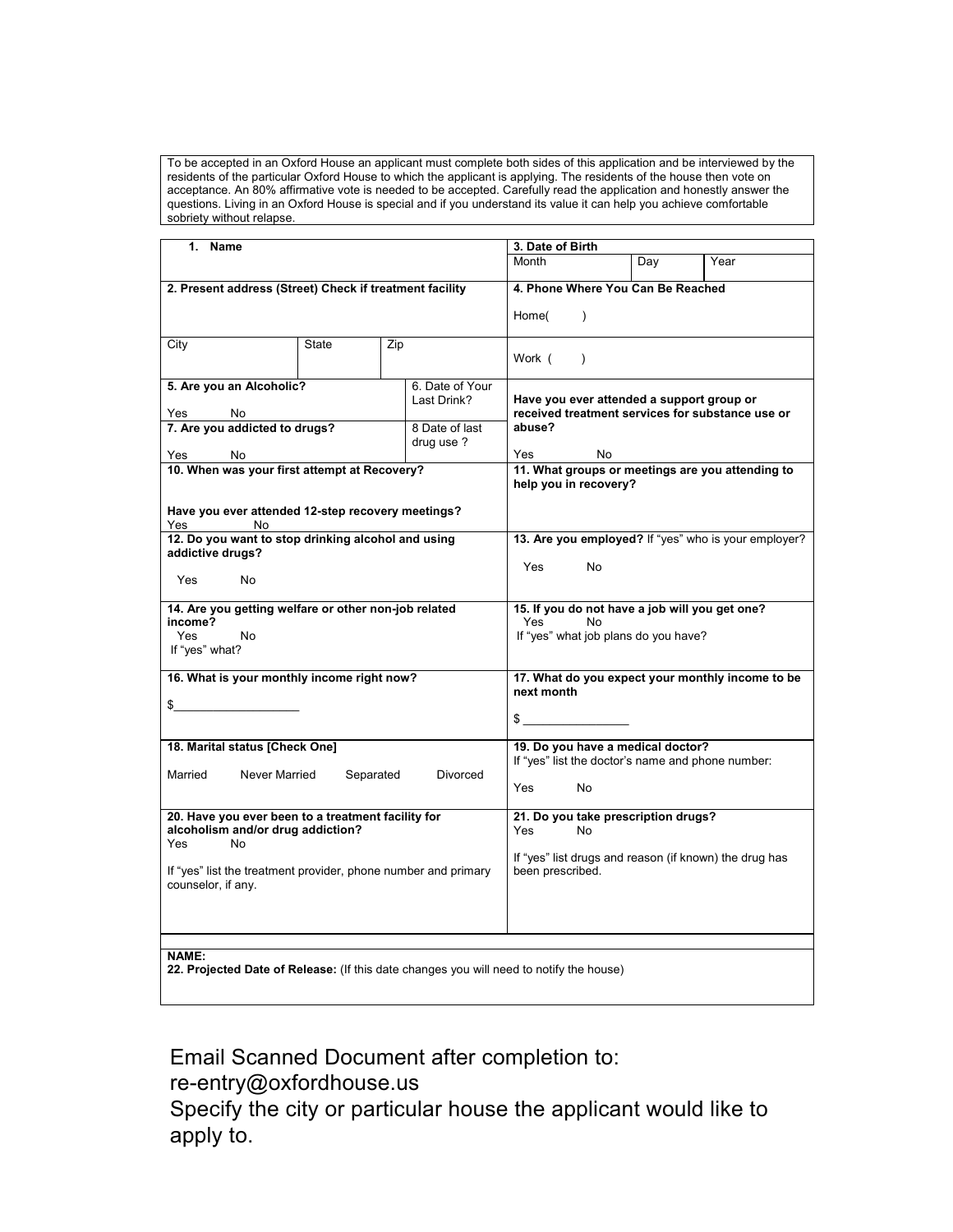| 23. Have you ever lived in an Oxford House before? | Yes | No. |
|----------------------------------------------------|-----|-----|
|                                                    |     |     |

**If "yes," provide the name and location of the Oxford House below and answer question 24.**

**24. [Answer this question if the answer to question 23 was "yes."] I left the previous Oxford House for the following reason: [check one]**

relapse, voluntarily, other reason(s)

I, do or do not owe money to the Oxford House I left. If I did owe money to the Oxford House I left, I will agree to repay the money I owed to my former Oxford House.<br>Yes No Yes

## **25. Emergency Telephone Numbers. [List family doctor, if you have one, + two family members or friends]**

| Name and Address                                                                                                | Relationship | Telephone                                                                                                          |
|-----------------------------------------------------------------------------------------------------------------|--------------|--------------------------------------------------------------------------------------------------------------------|
|                                                                                                                 |              |                                                                                                                    |
| $\overline{2}$                                                                                                  |              |                                                                                                                    |
| 3.                                                                                                              |              |                                                                                                                    |
|                                                                                                                 |              |                                                                                                                    |
|                                                                                                                 |              | 26. I realize that the Oxford House to which I am applying for residency has been established in compliance with   |
|                                                                                                                 |              | the conditions of § 2036 of the Federal Anti-Drug Abuse Act of 1988, P.L. 100-690, as amended, which provides      |
| any alcohol or illegal drugs, (B) expel any resident who violates such prohibition, (C) equally share household |              | that federal money loaned to start the house requires the house residents to (A) prohibit all residents from using |
|                                                                                                                 |              | expenses including the monthly lease payment, among all residents, and (D) utilize democratic decision making      |
| within the group including inclusion in and expulsion from the group. In accepting these terms, the applicant   |              |                                                                                                                    |

**excludes himself or herself from the normal due process afforded by local landlord-tenant laws.**

**NAME: 27. Use this space for additional relevant information:**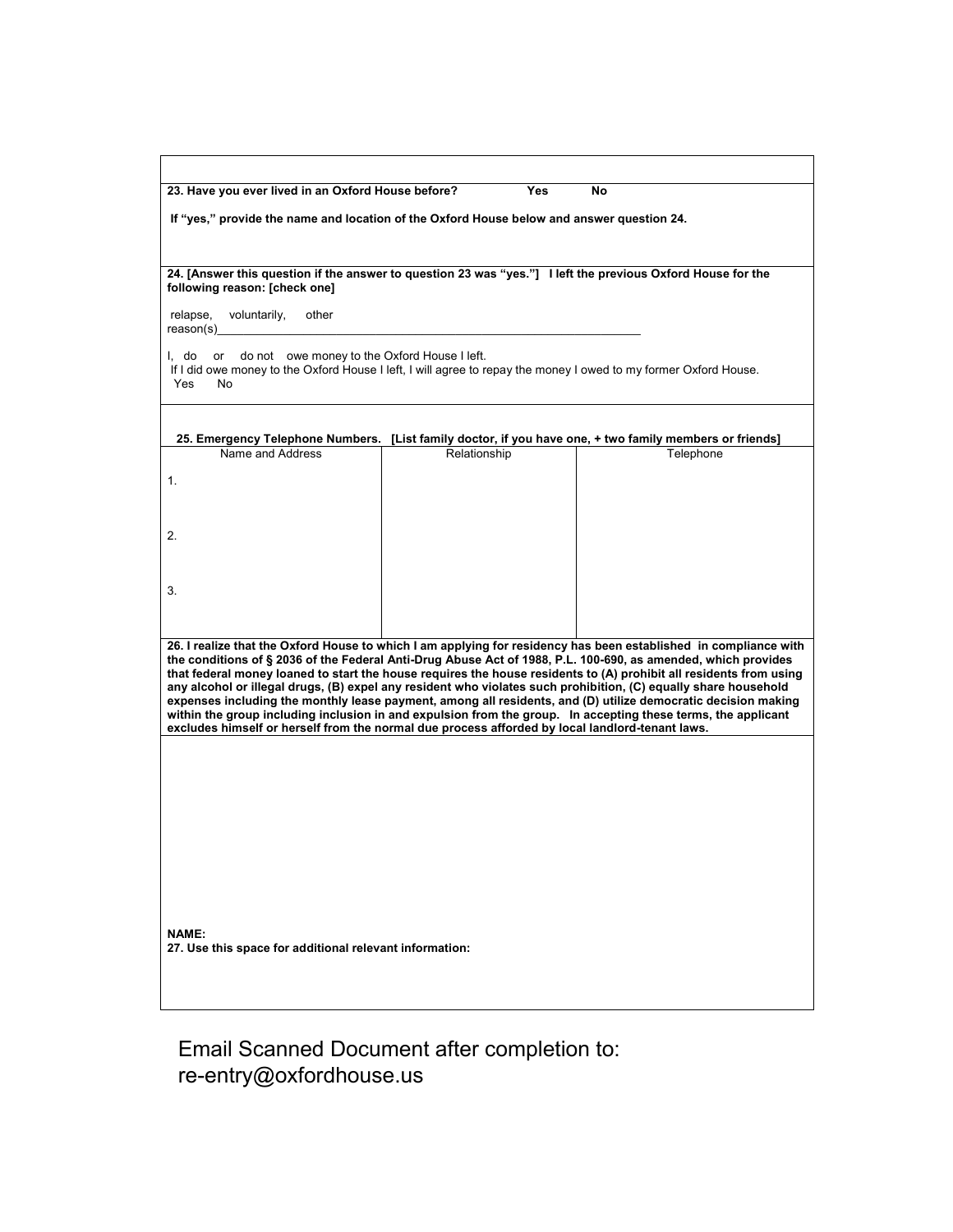| 28. I have read all of the material on this application form including the limitations set forth in item 26. I have<br>also answered each question honestly and want to achieve comfortable recovery from alcoholism and/or drug<br>addiction without relapse. |                       |        |                   |
|----------------------------------------------------------------------------------------------------------------------------------------------------------------------------------------------------------------------------------------------------------------|-----------------------|--------|-------------------|
| <b>SIGNATURE:</b>                                                                                                                                                                                                                                              |                       | DATE:  |                   |
|                                                                                                                                                                                                                                                                |                       |        |                   |
| FOR USE BY OXFORD HOUSE--                                                                                                                                                                                                                                      | <b>Date Moved Out</b> | Reason | <b>Money Owed</b> |

ן

Email Scanned Document after completion to: re-entry@oxfordhouse.us

 $\overline{\phantom{a}}$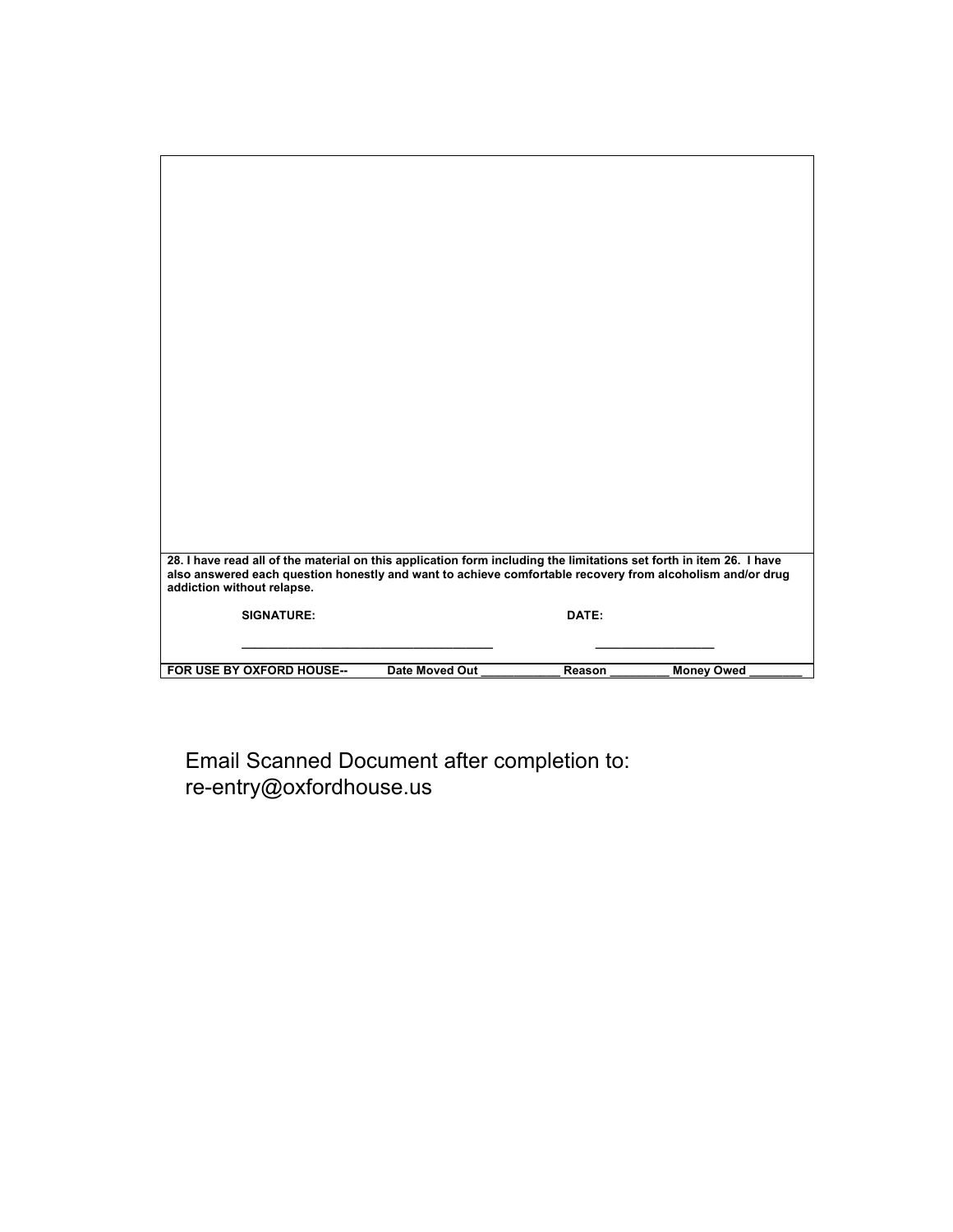## **Oxford House Questionnaire**

п

| Data                             |                                        |  |  |  |
|----------------------------------|----------------------------------------|--|--|--|
| Full Name                        | DOC Number                             |  |  |  |
| Age                              | DOC Facility                           |  |  |  |
| Sex                              | <b>DOC Address</b>                     |  |  |  |
| Preferred Release City or County | DOC Counselor, CCO or Contact<br>Phone |  |  |  |

| Questionnaire                                                                                                                                      |                                                                                                                             |  |  |  |  |
|----------------------------------------------------------------------------------------------------------------------------------------------------|-----------------------------------------------------------------------------------------------------------------------------|--|--|--|--|
| Are you an Alcoholic or an Addict?                                                                                                                 | Yes No                                                                                                                      |  |  |  |  |
| Drug (s) of choice                                                                                                                                 |                                                                                                                             |  |  |  |  |
| What is your current conviction and what circumstances led to your conviction? Please explain in detail use another<br>sheet of paper if necessary |                                                                                                                             |  |  |  |  |
| Do you have any other legal issues Court dates Warrants,<br>Detainers                                                                              | Yes No                                                                                                                      |  |  |  |  |
| If Yes Please Explain                                                                                                                              |                                                                                                                             |  |  |  |  |
| Have you ever been arrested for any registerable sex<br>crimes?                                                                                    | Yes No                                                                                                                      |  |  |  |  |
| If yes please explain.<br>Date of release<br>3<br>$\overline{4}$                                                                                   | What is your current level?<br>$\mathbf{1}$                                                                                 |  |  |  |  |
| What is your plan for recovery?                                                                                                                    |                                                                                                                             |  |  |  |  |
| Do you have a sponsor?                                                                                                                             | Yes No                                                                                                                      |  |  |  |  |
| If you currently do not have a sponsor will you get one?                                                                                           | Yes No                                                                                                                      |  |  |  |  |
| How many 12 step meetings do you attend per week?                                                                                                  | $4\quad 5\quad 6$<br>7 8<br>$0\quad\overline{1}$<br>$\overline{2}$<br>$\overline{3}$<br>9<br>10<br>12<br>11<br>13<br>$14 +$ |  |  |  |  |
| NAME:                                                                                                                                              |                                                                                                                             |  |  |  |  |
| How many 12 step meetings will you attend per week when                                                                                            | 2 3 4 5 6 7 8 9 10<br>12<br>$\boldsymbol{0}$<br>11<br>1                                                                     |  |  |  |  |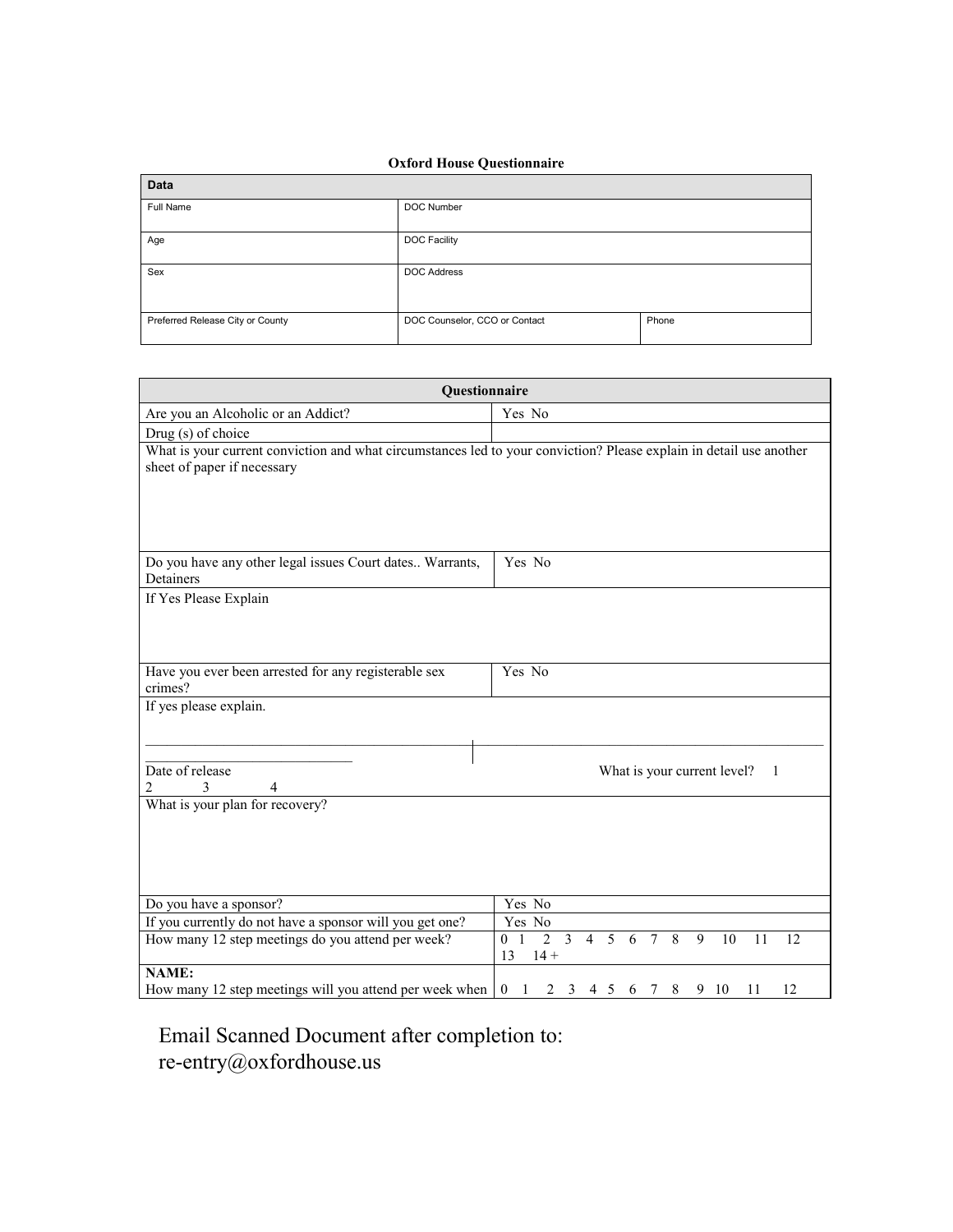| released?<br>What step are you on now?                                                                            | 13<br>$+14$<br>$\overline{0}$<br>2 | $\overline{3}$ | $\overline{4}$ | $\sqrt{5}$ | 7 | $\,8\,$ | 9 | $10\,$ | 11 | 12 |
|-------------------------------------------------------------------------------------------------------------------|------------------------------------|----------------|----------------|------------|---|---------|---|--------|----|----|
| Have you identified your relapse triggers                                                                         | Yes No                             |                |                | 6          |   |         |   |        |    |    |
| if yes, what are they?                                                                                            |                                    |                |                |            |   |         |   |        |    |    |
|                                                                                                                   |                                    |                |                |            |   |         |   |        |    |    |
|                                                                                                                   |                                    |                |                |            |   |         |   |        |    |    |
|                                                                                                                   |                                    |                |                |            |   |         |   |        |    |    |
|                                                                                                                   |                                    |                |                |            |   |         |   |        |    |    |
| Tell us what your behavior might be like when you are headed towards a relapse                                    |                                    |                |                |            |   |         |   |        |    |    |
|                                                                                                                   |                                    |                |                |            |   |         |   |        |    |    |
|                                                                                                                   |                                    |                |                |            |   |         |   |        |    |    |
|                                                                                                                   |                                    |                |                |            |   |         |   |        |    |    |
|                                                                                                                   |                                    |                |                |            |   |         |   |        |    |    |
|                                                                                                                   |                                    |                |                |            |   |         |   |        |    |    |
|                                                                                                                   |                                    |                |                |            |   |         |   |        |    |    |
| How do you plan on paying your share of living expenses? Expenses are due weekly. Falling behind puts you at risk |                                    |                |                |            |   |         |   |        |    |    |
| of restrictions or eviction.                                                                                      |                                    |                |                |            |   |         |   |        |    |    |
|                                                                                                                   |                                    |                |                |            |   |         |   |        |    |    |
|                                                                                                                   |                                    |                |                |            |   |         |   |        |    |    |
|                                                                                                                   |                                    |                |                |            |   |         |   |        |    |    |
|                                                                                                                   |                                    |                |                |            |   |         |   |        |    |    |
| How do you feel about sharing a bedroom / group living                                                            |                                    |                |                |            |   |         |   |        |    |    |
|                                                                                                                   |                                    |                |                |            |   |         |   |        |    |    |
|                                                                                                                   |                                    |                |                |            |   |         |   |        |    |    |
|                                                                                                                   |                                    |                |                |            |   |         |   |        |    |    |
|                                                                                                                   |                                    |                |                |            |   |         |   |        |    |    |
|                                                                                                                   |                                    |                |                |            |   |         |   |        |    |    |
| How do you handle confrontation?                                                                                  |                                    |                |                |            |   |         |   |        |    |    |
|                                                                                                                   |                                    |                |                |            |   |         |   |        |    |    |
|                                                                                                                   |                                    |                |                |            |   |         |   |        |    |    |
|                                                                                                                   |                                    |                |                |            |   |         |   |        |    |    |
|                                                                                                                   |                                    |                |                |            |   |         |   |        |    |    |
|                                                                                                                   |                                    |                |                |            |   |         |   |        |    |    |
| Can you confront others in a constructive manner? How?                                                            | Yes No                             |                |                |            |   |         |   |        |    |    |
| How?                                                                                                              |                                    |                |                |            |   |         |   |        |    |    |
|                                                                                                                   |                                    |                |                |            |   |         |   |        |    |    |
|                                                                                                                   |                                    |                |                |            |   |         |   |        |    |    |
|                                                                                                                   |                                    |                |                |            |   |         |   |        |    |    |
|                                                                                                                   |                                    |                |                |            |   |         |   |        |    |    |
|                                                                                                                   |                                    |                |                |            |   |         |   |        |    |    |
|                                                                                                                   |                                    |                |                |            |   |         |   |        |    |    |
|                                                                                                                   |                                    |                |                |            |   |         |   |        |    |    |
| NAME:                                                                                                             |                                    |                |                |            |   |         |   |        |    |    |
|                                                                                                                   |                                    |                |                |            |   |         |   |        |    |    |